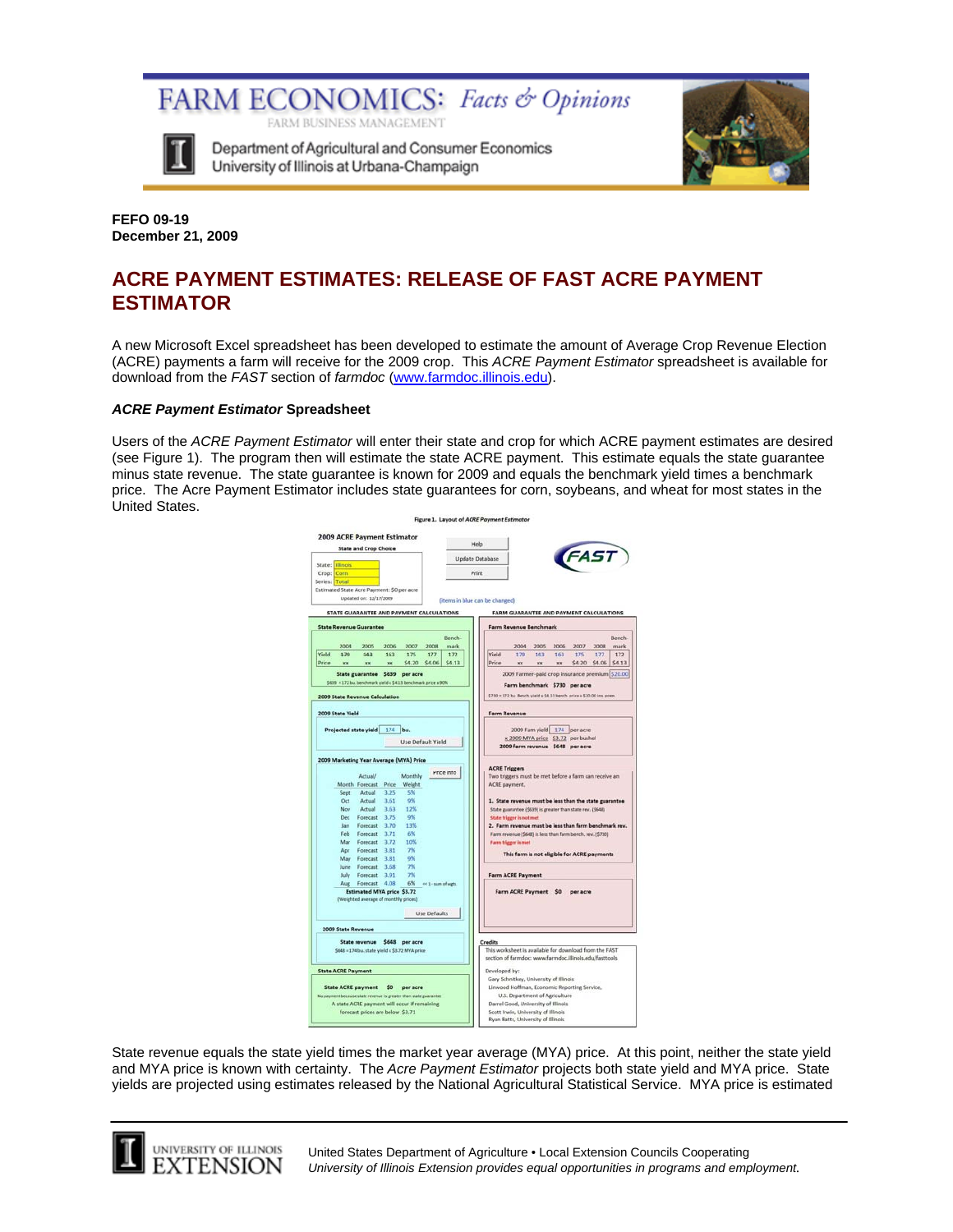with a combination of actual monthly and forecast prices, weighted by historical marketings. A forecast price equals futures price traded on the Chicago Board of Trade minus historical basis.

Through time, estimates of state yields and MYA prices will be updated as new information becomes available. Users of the Acre Payment Estimator can update there estimates by clicking on the "Update Database" button located at the top of screen of the *ACRE Payment Estimator* (see Figure 1). Clicking this button will pull data from the *farmdoc* website and put it in the *Acre Payment Estimator*. The date that the data were updated on *farmdoc* will be indicated in the "State and Crop Choice" box. In the example in Figure 1, data where updated on "12/17/2009". The database on *farmdoc* will be updated at least monthly.

Users can adjust state ACRE payments to their farm situation by entering their farm yields (left side of Figure 1). The spreadsheet to check that the farm meets the two criteria necessary to meet ACRE payments: 1) state revenue must be less than a state guarantee and 2) farm revenue must be less than a farm trigger. If both triggers are met, the ACRE Payment Estimator will project the farm ACRE payment.

#### **State ACRE Payment Estimates**

The *ACRE Payment Estimator* was used to project state ACRE payments for states in the Midwest using data and futures prices available on December 17, 2009. For corn, the state ACRE payment for Illinois is projected to be \$0 per acre (see Figure 1). Using December 17<sup>th</sup> information, Illinois' state yields is projected at 174 bushels per acre and the estimated MYA price is \$3.72, yielding state revenue of \$648 per acre. The \$648 state revenue is above the \$639 state guarantee, indicating that an ACRE payment will not occur. For corn, remaining monthly prices must average below \$3.71 before an ACRE payment is received. Given that \$3.71 break-even price is close to current market prices, there is a chance that prices decline, yielding an ACRE payment. Currently, all Midwest states have a forecast state ACRE payment of \$0 (see Table 1).

|                                                             | Crop |          |       |  |  |  |
|-------------------------------------------------------------|------|----------|-------|--|--|--|
|                                                             | Corn | Soybeans | Wheat |  |  |  |
| Panel A. Forecast 2009 State ACRE payment<br>per acre<br>\$ |      |          |       |  |  |  |
| Illinois                                                    | Π    |          | 90    |  |  |  |
| Indiana                                                     | Π    |          | 66    |  |  |  |
| lowa                                                        | Π    |          | 75    |  |  |  |
| Minnesota                                                   | П    |          | 65    |  |  |  |
| Missouri                                                    | Π    |          | 68    |  |  |  |
| Ohio                                                        |      |          | 4U    |  |  |  |

## Table 1. Estimated 2009 State ACRE Payments and Break Prices, December 2009.

Panel B. ACRE payment occurs if remaining monthly prices average below:

|           | per bushel<br>\$. |      |       |
|-----------|-------------------|------|-------|
| Illinois  | 3.71              | 9.41 | 9.73  |
| Indiana   | 3.50              | 9.46 | 7.99  |
| lowa      | 3.45              | 8.63 | 10.09 |
| Minnesota | 3.45              | 8.83 | 8.85  |
| Missouri  | 3.40              | 6.91 | 9.18  |
| Ohio      | 3.29              | 8.20 | 6.55  |

For soybeans, ACRE payments in Midwest states are forecast at \$0 per acre (see Table 1). In Illinois, ACRE payments will occur if remaining monthly prices average below \$9.41.

In Illinois, a state ACRE payment of \$90 per acre is projected for wheat. Remaining prices need to average below \$9.73 for an ACRE payment to occur. An ACRE payment for wheat is almost certain. All states in the Midwest are projected to have wheat ACRE payments (see Table 1).



L